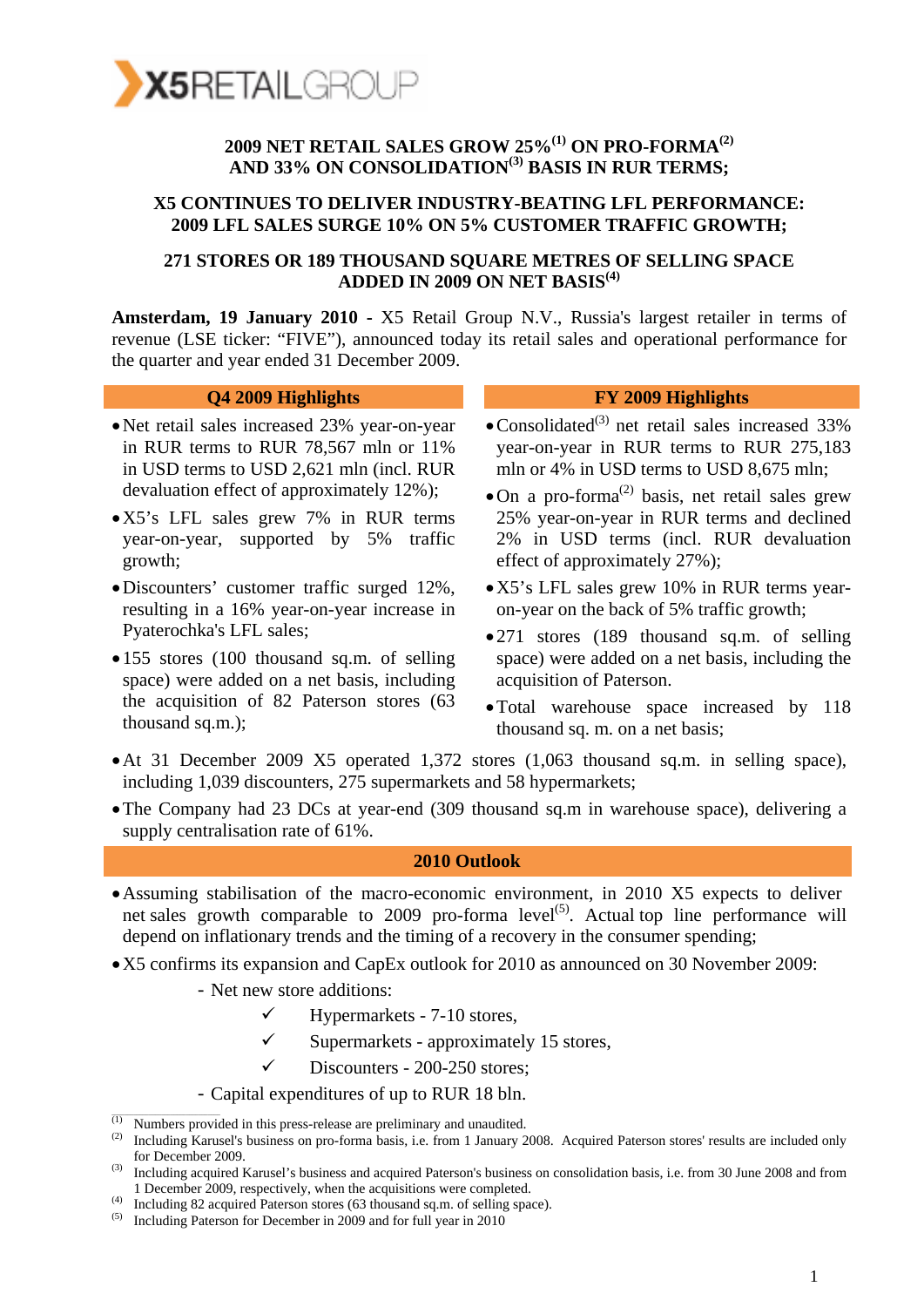

**Lev Khasis**, X5 Retail Group CEO, commented: *"X5 met its 25% revenue growth target for 2009 and delivered the highest like-for-like sales increases of any Russian retailer. With many retailers weakened by the economic downturn, X5 responded aggressively to win customers with superior offerings and strengthen its leadership in all regions of operations.* 

*"Fourth quarter trading results were strong despite trading down by consumers, thanks particularly to targeted New Year's and Christmas promotions in December and continued focus on price and assortment. We clearly benefited from our multi-format strategy and the phenomenal customer appeal of discounters.* 

*"We also took advantage of weaker market conditions in 2009 to accelerate new store openings well in excess of plan and acquire assets at attractive prices – while staying within our disciplined investment limit. X5 also made great progress in developing logistics infrastructure to enhance operational efficiency and competitiveness. We secured at least one distribution centre in each region of our operations and achieved a supply centralisation rate of 61%, substantially exceeding our target of 57% for 2009, and we now expect further improvement to 67% in 2010.* 

*"The new retail law that comes into effect in February 2010 creates certain restrictions for modern retailers in terms of expansion. The impact on X5, however, will be limited to St. Petersburg, where we are by far the market leader. We will continue to deliver strong growth through like-for-like sales increases and new store openings, with plans for stepped-up organic expansion in 2010. We believe the new supplier relationship rules restrict suppliers rather than retailers in their ability to promote goods, and X5 will continue to focus on giving customers superior value and assortment to outperform the competition.* 

*"We are encouraged by the latest upturn in Rostat's consumer confidence index. The Company begins 2010 in an excellent position to drive growth and efficiency while benefiting from future economic recovery."* 

|                               |                  |                | % change    |                   |                | % change    |
|-------------------------------|------------------|----------------|-------------|-------------------|----------------|-------------|
| <b>USD</b> mln                | O4 2009          | <b>O4 2008</b> | $v$ -0- $v$ | <b>FY 2009</b>    | <b>FY 2008</b> | $y - 0 - y$ |
| <b>Hypermarkets</b>           | 521.6            | 449.0          | 16%         | 1.687.9           | 1.678.0        | $1\%$       |
| Supermarkets                  | $662.7^{(3)}$    | 709.0          | (7%)        | $2,307.1^{(3)}$   | 2.701.8        | (15%)       |
| <b>Soft Discounters</b>       | $1,433.9^{(4)}$  | 1,207.1        | 19%         | $4,676.4^{(4)}$   | 4,464.0        | 5%          |
| Online                        | 3.1              |                | n/a         | 3.1               |                | n/a         |
| <b>Total Net Retail Sales</b> | 2,621.4          | 2.365.1        | <i>11%</i>  | 8.674.5           | 8,843.8        | (2%)        |
| <b>RUR</b> mln                |                  |                |             |                   |                |             |
| <b>Hypermarkets</b>           | 15.662.8         | 12.155.7       | 29%         | 53.545.7          | 41,707.4       | 28%         |
| Supermarkets                  | $19,776.9^{(3)}$ | 19.237.0       | 3%          | $73,188.2^{(3)}$  | 67.154.4       | 9%          |
| <b>Soft Discounters</b>       | $43,028.7^{(4)}$ | 32,640.1       | 32%         | $148,349.8^{(4)}$ | 110.953.1      | 34%         |
| Online                        | 98.8             |                | n/a         | 98.8              |                | n/a         |
| <b>Total Net Retail Sales</b> | 78,567.3         | 64,032.8       | 23%         | 275,182.5         | 219,815.0      | 25%         |

### **Net Retail Sales(1) Performance**

*Net Retail Sales Dynamics by Format (pro-forma(2))* 

 $\overline{^{(1)}}$  Net retail sales represent revenue from operations of X5 managed stores and online sales excluding VAT. Online sales are consolidated from October 2009 and are included in both Q4 and full year results. Net retail sales figure differs from total net sales, which also includes royalty payments from franchisees and other revenue.

<sup>(2)</sup> Including Karusel's business on pro-forma basis, i.e. from 1 January 2008. Acquired Paterson stores' results are included only for December 2009.

 $^{(3)}$  Figures for Q4 and full year 2009 include December net sales of 57 acquired Paterson stores (classified by X5 as supermarkets) in the amount of RUR 794 mln or USD 25 mln.

Figures for Q4 and full year 2009 include December net sales of 25 acquired Paterson stores (classified by X5 as discounters) in the amount of RUR 208 mln or USD 7 mln.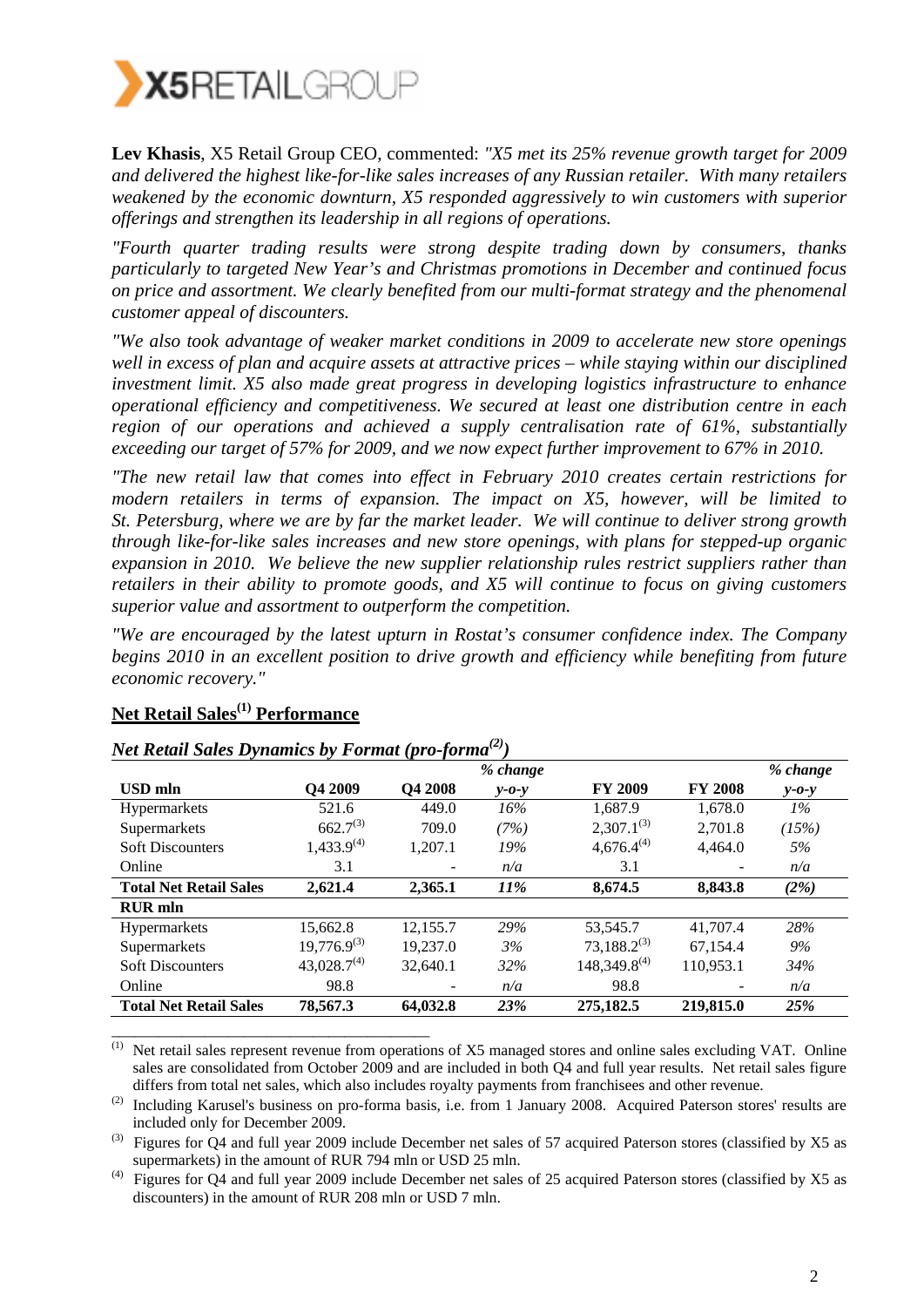

X5 net retail sales for the fourth quarter of 2009 reached RUR 78,567 mln, a year-on-year increase of 23% in RUR terms, or USD 2,621 mln, a year-on-year increase of 11% in USD terms. This translates into full year net retail sales of RUR 275,183 mln or USD 8,675 mln - an increase of 25% in RUR and a decline of 2% in USD terms. Please note that 2009 figures include Paterson on consolidation basis, i.e. they include sales of 82 acquired Paterson stores for December 2009 only. Additional information on Paterson is provided in *Acquisition of Paterson*  section of this press release and Appendix V to this press release.

### **Gross Retail Sales(1) Analysis**

|                                                       |                           | <b>O4 2009</b> |                  |                          |                   | <b>FY 2009</b> |
|-------------------------------------------------------|---------------------------|----------------|------------------|--------------------------|-------------------|----------------|
| <b>Based on RUR-denominated</b><br>gross retail sales | <b>Total</b><br>LFL, $\%$ | Traffic, %     | <b>Basket, %</b> | <b>Total</b><br>LFL, $%$ | Traffic, %        | Basket, %      |
| <b>Hypermarkets</b>                                   |                           | 1              |                  |                          |                   |                |
| Supermarkets                                          |                           | (9)            |                  |                          | $\left( 4\right)$ |                |
| <b>Soft Discounters</b>                               | 70                        |                |                  |                          | 10                |                |
| <b>X5 Retail Group Total</b>                          |                           |                |                  | 10                       |                   |                |

#### *Like-For-Like(2) Store Performance (see Appendix I for detailed LFL performance)*

#### *Gross Retail Sales Dynamics*

|                                                           |    |                            | Q4 2009                                                                 |                             | <b>FY 2009</b>  |                            |                                                                     |                   |
|-----------------------------------------------------------|----|----------------------------|-------------------------------------------------------------------------|-----------------------------|-----------------|----------------------------|---------------------------------------------------------------------|-------------------|
| <b>Based on RUR-</b><br>denominated gross retail<br>sales | %  | <i><b>Organic</b></i><br>% | <b>Paterson</b><br><b>LFL</b> Expansion Acquisition <sup>(3)</sup><br>% | <b>Total</b><br>change<br>% | <i>LFL</i><br>% | <i><b>Organic</b></i><br>% | <b>Paterson</b><br>Expansion Acquisition <sup>(3)</sup> change<br>% | <b>Total</b><br>% |
| <b>Hypermarkets</b>                                       |    | 24                         |                                                                         | 29                          |                 | 21                         |                                                                     | 28                |
| Supermarkets                                              | 7. | 6                          |                                                                         | 3                           | -               | 8                          |                                                                     | Q                 |
| <b>Soft Discounters</b>                                   | 16 | 15                         |                                                                         | 32                          | 17              | 17                         |                                                                     | 34                |
| <b>Total Gross Retail Sales</b>                           |    | 14                         |                                                                         | 23                          | <i>10</i>       | 15                         | -                                                                   | 25                |
| <b>FX</b> Effect                                          |    |                            |                                                                         | (12)                        |                 |                            |                                                                     | (27)              |
| Total change %, incl. FX                                  |    |                            |                                                                         | 11                          |                 |                            |                                                                     | (2)               |

X5's LFL sales in the fourth quarter 2009 increased 7% in RUR terms, driven by a 5% increase in customer traffic and a 2% increase in average basket. This translated into 10% LFL sales growth for the full year with traffic and basket both up 5%. Organic expansion of selling space in 2009 plus contributions from 2008 stores not included in the LFL calculation accounted for the balance of the full year retail sales increase of 25%. As the acquisition of Paterson was completed in December 2009, it had only a slight effect on full year sales.

\_\_\_\_\_\_\_\_\_\_\_\_\_\_\_\_\_\_\_\_\_\_\_\_\_\_\_\_\_\_\_\_\_\_\_\_\_\_\_\_\_

<sup>(1)</sup> In this section all sales dynamics analysis is based on RUR-denominated gross sales (including VAT, excluding FX). Net sales RUR growth rates may immaterially differ due to effective VAT rate.

<sup>&</sup>lt;sup>(2)</sup> Like-for-like (LFL) comparisons of retail sales between two periods are comparisons of retail sales in local currency (including VAT) generated by the relevant stores. The stores that are included in LFL comparisons are those that have operated for at least twelve full months preceding the beginning of the last month of the reporting period. Their sales are included in LFL calculation starting from the first day of the month following the month of the store opening.

Please note that acquired Paterson stores are not included in X5's LFL calculations for Q4 and full year 2009 as X5 did not operate Paterson stores until the acquisition in December 2009. Information on the acquisition of Paterson and Paterson's stand-alone performance is provided in *Acquisition of Paterson* section of this press release and Appendix V to this press release.

Including Paterson's sales only for December 2009.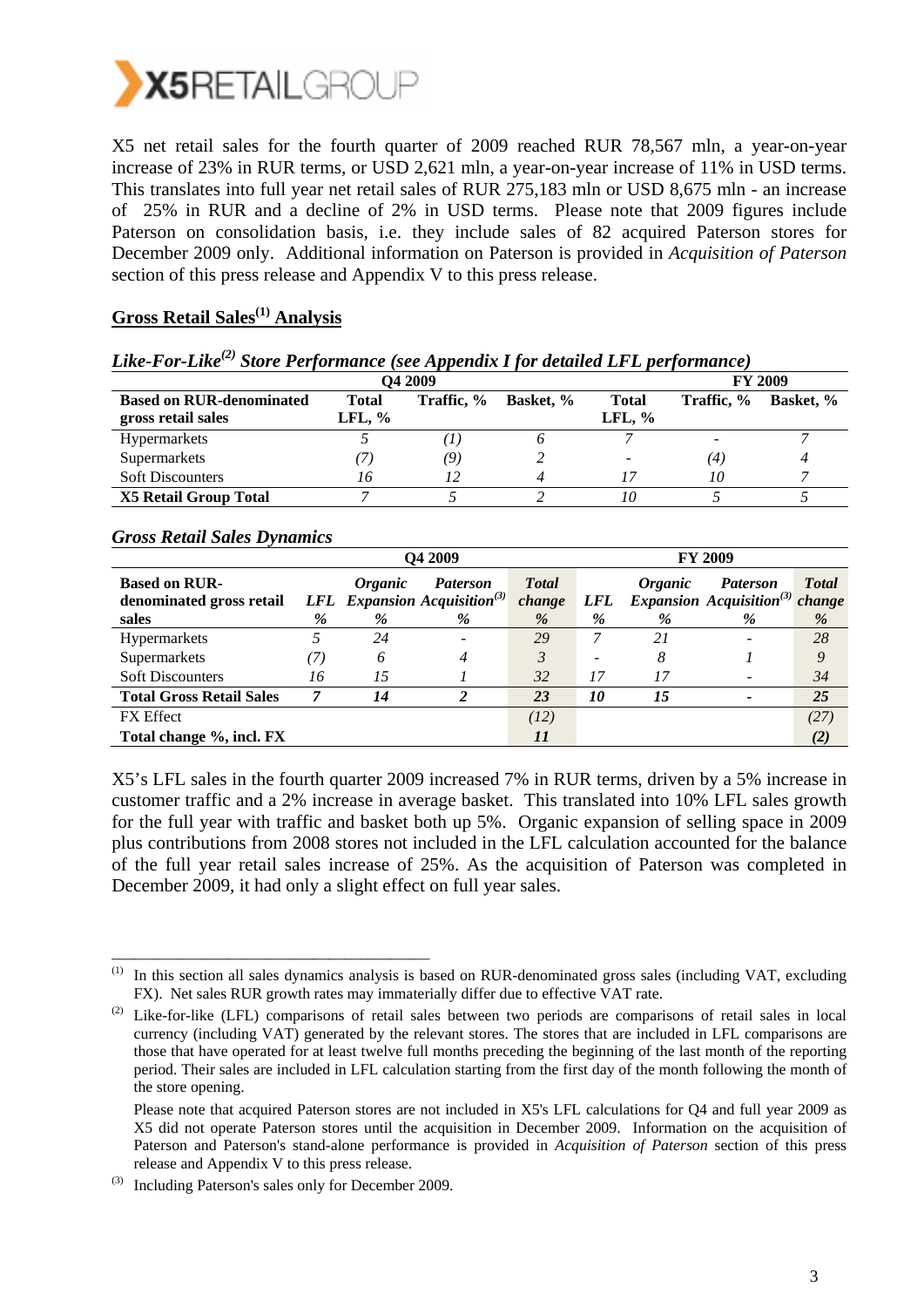

#### **LFL Sales Performance**

2009 was a tough year for Russian consumers and X5 did its utmost to ensure product affordability. We adjusted assortment to fit the times and invested in our customer value propositions in line with X5's "close-to-the-customer" pricing policy. As a result, we succeeded in restraining price increases below the rate of inflation: Prices on X5's shelves in December 2009 were on average 5.7% higher compared to December 2008, while Russia's official food inflation rate was 6.1% over the same period. Staying close to our customers in good times and bad drove market share gains and industry-beating like-for-like sales performance throughout the year.

- Exceptionally strong LFL performance was led by the phenomenal success of soft discounters. Pyaterochka outperformed the competition in the weak macro environment, attracting new customers and strengthening positions across regions thanks to Pyaterochka'*s "lowest price in the market on 100% of assortment"* brand promise.
- Supermarkets' performance was affected by consumer trading down, especially in the regions that have been significantly influenced by the economic downturn. At the same time, X5's supermarkets benefited from weakened competition and further gained market share among format players. X5 will continue reinforcing its leadership position in supermarkets to benefit from future economic recovery.
- Hypermarkets performed in line with expectations, with gradual LFL performance improvement during 2009, not only in Moscow but also in the regions. Consumer recognition of Karusel's *"wide choice and a low price"* promise is growing thanks to a relaunch of the brand, repositioning of the value proposition and campaigns to educate customers about the appeals of X5 hypermarkets.

|                              |         | As of               | <b>Rebranding</b> | <b>Closings</b> | <b>Paterson</b>            | <b>Net Added</b> |                | % change       |
|------------------------------|---------|---------------------|-------------------|-----------------|----------------------------|------------------|----------------|----------------|
|                              |         | 31-Dec-08 31-Dec-09 | <b>FY 2009</b>    | <b>FY 2009</b>  | <b>Acquisition</b> Q4 2009 |                  | <b>FY 2009</b> | $vs$ 31-Dec-08 |
| Selling Space, sq. m.        |         |                     |                   |                 |                            |                  |                |                |
| <b>Hypermarkets</b>          | 232,462 | 285,581             |                   |                 |                            | 10.734           | 53,119         | 23%            |
| Supermarkets                 | 222,362 | 284,359             | (4,092)           | (2, 435)        | 50,027                     | 57,593           | 61,996         | 28%            |
| <b>Soft Discounters</b>      | 419.207 | 493,016             | 4,092             | (6,065)         | 13.051                     | 31,895           | 73,809         | 18%            |
| <b>X5 Retail Group Total</b> | 874.032 | 1,062,956           |                   | (8,500)         | 63,077                     | 100.222          | 188,925        | 22%            |
|                              |         |                     |                   |                 |                            |                  |                |                |
| # of Stores                  |         |                     |                   |                 |                            |                  |                |                |
| <b>Hypermarkets</b>          | 46      | 58                  |                   |                 | $\qquad \qquad$            | 3                | 12             | 26%            |
| Supermarkets                 | 207     | 275                 | (5)               | (3)             | 57                         | 65               | 68             | 33%            |
| <b>Soft Discounters</b>      | 848     | 1.039               | 5                 | (16)            | 25                         | 87               | 191            | 23%            |
| <b>X5 Retail Group Total</b> | 1,101   | 1,372               | ۰                 | (19)            | 82                         | 155              | 271            | 25%            |

#### **Expansion**

In the fourth quarter 2009, X5 added a net 73 stores organically with total net selling space of 37 thousand sq.m. In addition, we purchased 82 stores with total net selling space of 63 thousand sq.m. through the Paterson acquisition, which X5 completed in December 2009. Overall, in 2009 X5 added 271 stores or 189 thousand sq.m. of selling space on a net basis, including acquired Paterson stores. Since the beginning of the year X5 has rebranded five supermarkets as discounters and closed a total of 19 stores (three supermarkets and 16 discounters), in order to maximise the efficiency of its store portfolio.

At year-end X5 was present in 45 cities of European Russia and the Urals, and also in Ukraine, and operated 1,372 stores in total (1,063 thousand sq.m. in selling space). This includes 1,039 discounters, 275 supermarkets and 58 hypermarkets.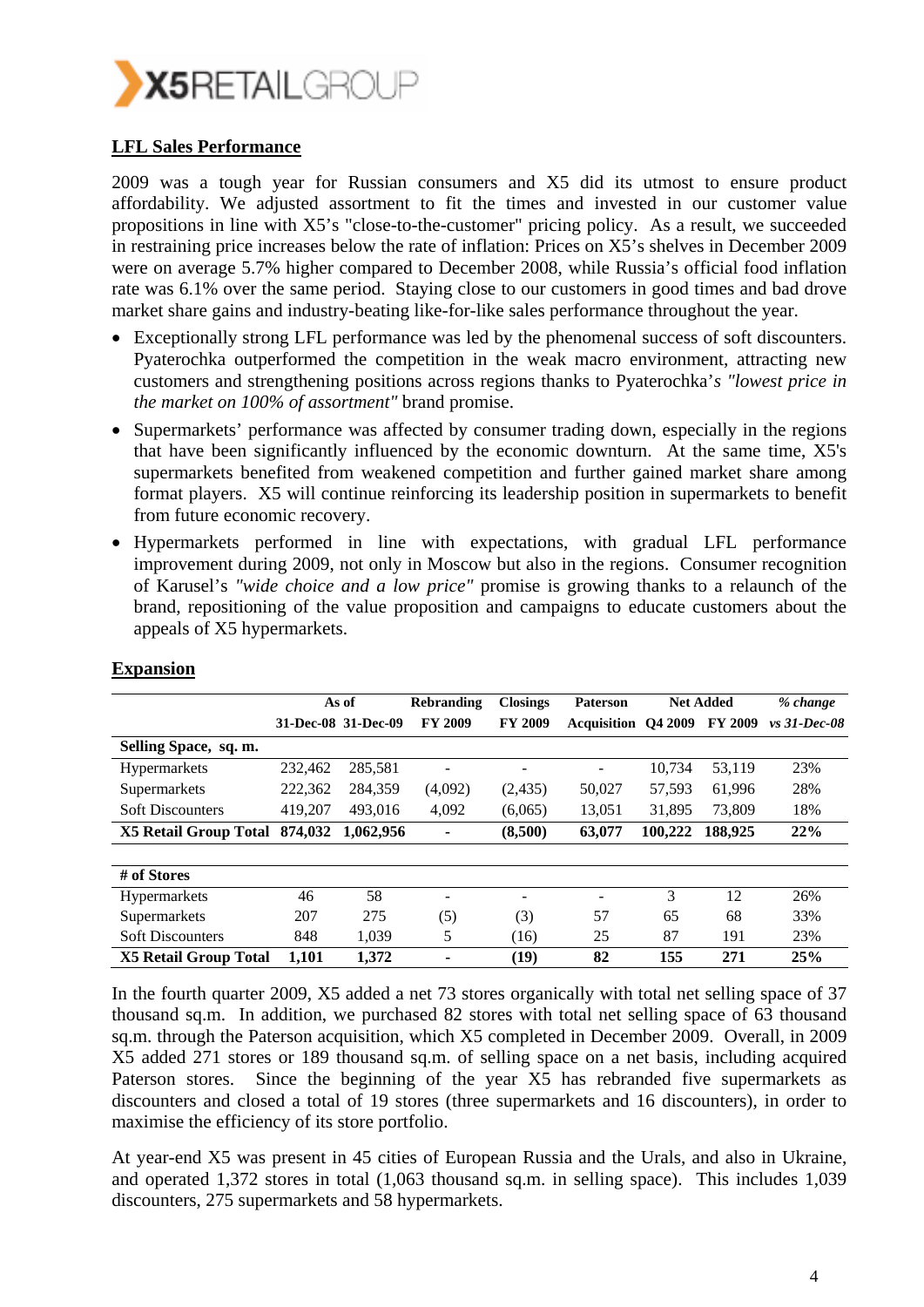

#### **Acquisition of Paterson**

In December 2009 X5 completed the acquisition of Paterson supermarket chain, purchasing 100% of the business and assets of Paterson for a price of USD 189.5 million (equity value) and assuming Paterson's net debt in the amount of approximately USD 85 million.

As a result of the transaction, X5 acquired 82 operating stores located in Moscow, the Moscow region, St. Petersburg, Kazan and other cities of European Russia and Urals. Net selling space of the acquired stores totals 63 thousand sq.m., while total space amounts to 145 thousand sq.m., approximately 20% of which is owned. Paterson's net retail sales for full year 2009 totaled RUR 10,415 mln or USD 328 mln.

Paterson is an excellent strategic and operational fit for X5 and offers attractive value for the Company's shareholders. This acquisition reinforces X5's number one position in supermarkets, providing high quality locations in key geographic markets with strong demographics for this format. X5 expects to realize significant synergies from the rebranding and operational integration of Paterson stores, with strong upside potential in sales density, profitability and cash flow generation.

X5 has started the integration process recently. Based on current estimates, X5 plans to integrate 57 Paterson stores as supermarkets under the Pererkrestok brand, and 25 smaller stores as soft discounters under the Pyaterochka brand. A few stores are under review with regard to X5's financial criteria. While X5 will need to close Paterson stores temporarily for rebranding and IT systems upgrades, it expects to finalize the integration by mid-2010.

*For additional information on the transaction and Paterson's stand-alone operational performance please see our press releases dated 25 November and 4 December 2009 and Appendix V to this press release.* 

#### **Franchisee Relationship Update**

As at 31 December 2009 the Company's franchisee store network totaled 620 stores across Russia, including 549 discounters (Pyaterochka), 52 convenience stores (Perekrestok-Express) and 19 supermarkets (Paterson).

#### **Logistics Infrastructure Development**

During 2009 X5 Retail Group expanded its warehouse capacity by a net 118.1 thousand sq.m. We opened six new food DCs in the Moscow and Perm regions, St. Petersburg, Voronezh, Rostov-on-Don and Kazan. We also launched our first national non-food Distribution Centre (DC) in the Moscow region (25.6 thousand sq.m.), and expanded storage capacity of existing DCs in the Moscow region, St. Petersburg, Nizhny Novgorod, Chelyabinsk and Samara. The Company closed two small DCs in Perm and one small DC in Lipetsk.

As a result, at 31 December 2009 the Group operated 23 DCs in 11 cities with overall warehouse capacity of 309.1 thousand sq.m. The Company's supply centralisation rate totaled 61% for 2009 (versus initial target of 57%). This increases X5's opportunities to drive future gains in efficiency and competitiveness and support execution of our long-term strategy for market leadership.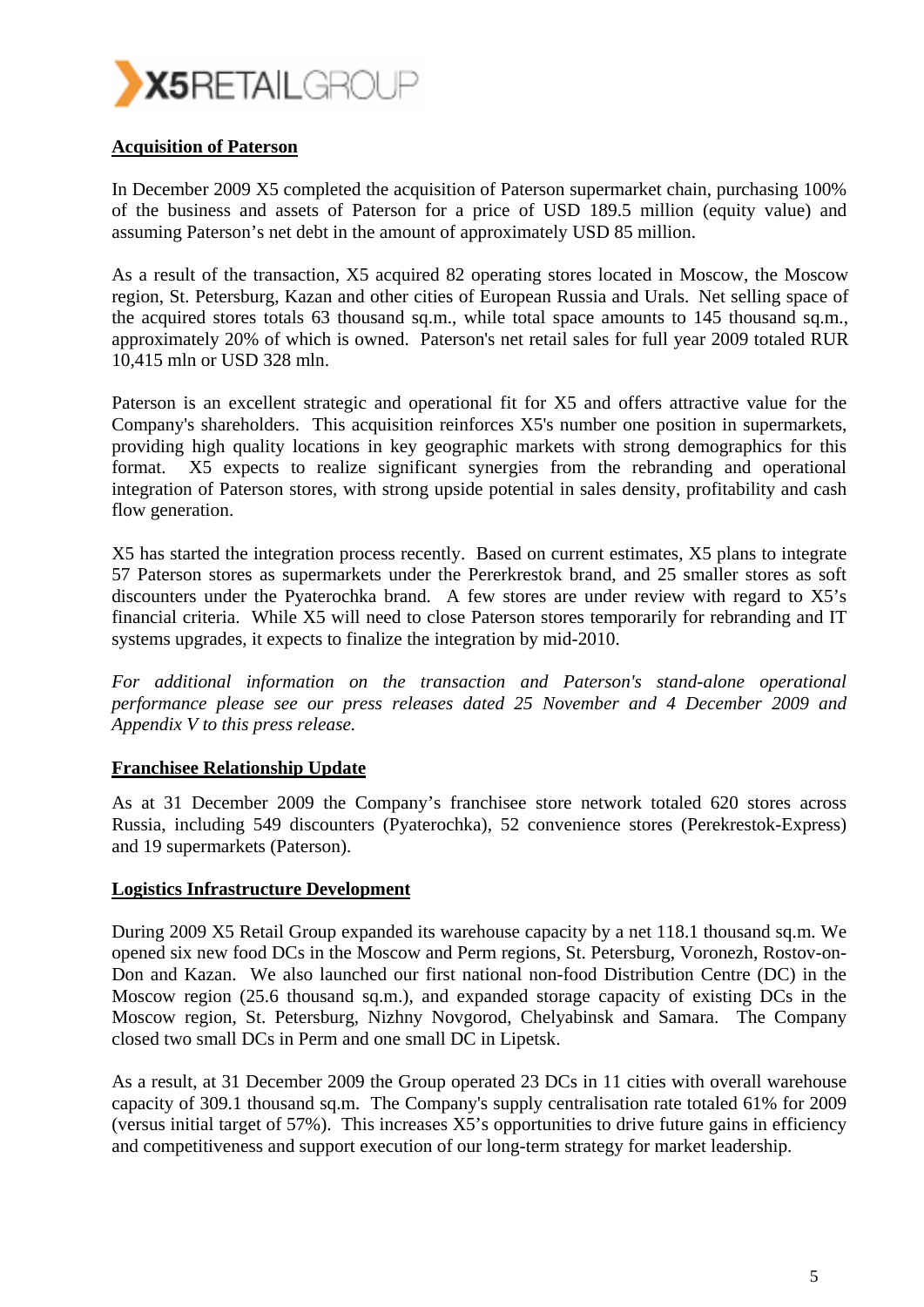

|                              |           | Warehouse space, '000 sq. m. |                             | # of DCs  |                |                             |  |
|------------------------------|-----------|------------------------------|-----------------------------|-----------|----------------|-----------------------------|--|
| <b>Region</b>                | 31-Dec-08 | 31-Dec-09                    | <b>Net Added</b><br>in 2009 | 31-Dec-08 | 31-Dec-09      | <b>Net Added</b><br>in 2009 |  |
| Central                      | 109.1     | 153.9                        | 44.8                        | 6         | 8              | 2                           |  |
| North-West                   | 44.5      | 65.1                         | 20.6                        | 4         | 5              |                             |  |
| Volgo-Vyatsky                | 13.5      | 17.5                         | 4.0                         |           |                |                             |  |
| Urals                        | 18.2      | 21.8                         | 3.6                         | 5         | 4              | (1)                         |  |
| Centralno-Chernozemny        | 2.4       | 11.8                         | 9.4                         | 2         | $\overline{2}$ |                             |  |
| Sredne-Volzhsky              | 3.3       | 13.4                         | 10.1                        |           |                |                             |  |
| South                        |           | 12.6                         | 12.6                        |           |                |                             |  |
| Privolzhsky                  |           | 13.1                         | 13.1                        |           |                |                             |  |
| <b>X5 Retail Group Total</b> | 191.0     | 309.1                        | 118.1                       | 19        | 23             | $\overline{\mathbf{4}}$     |  |

#### **Appendices**

- *I. LFL Store Performance by Format and Region*
- *II. Net Retail Sales Performance by Region*
- *III. Average Ticket and Number of Customers*
- *IV. Net Store Addition by Format and Region*
- *V. Paterson Operational Performance*
- *VI. Financial Calendar for 2010*

*For further details please contact* 

**Anna Kareva**  IR Director Tel.: +7 (495) 980-2729, ext. 22 216 *e-mail: anna.kareva@x5.ru*

 **Maxim Trapeznikov**  Head of PR Department Tel.: +7 (495) 662-8888, ext. 31 262 *e-mail: maxim.trapeznikov@x5.ru*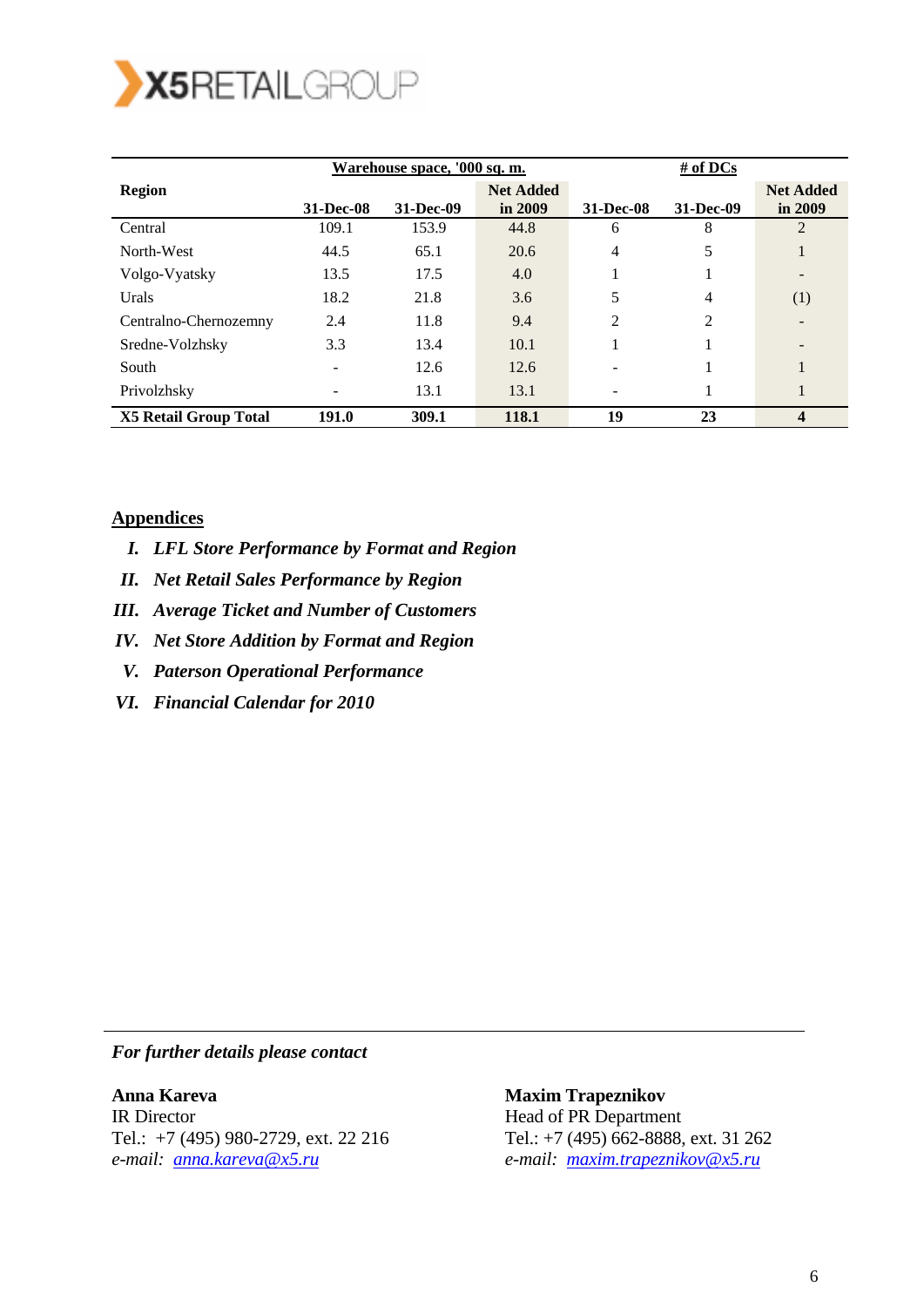

#### **Note to Editors:**

#### **X5 Retail Group**

X5 Retail Group N.V. is Russia's largest retailer in terms of sales. The Company was created as a result of a merger between Pyaterochka (soft discounter chain) and Perekrestok (supermarket chain) on 18 May 2006. In June 2008, X5 acquired Karusel hypermarket chain and substantially strengthened its position in hypermarket format.

As at 31 December 2009, X5 had 1,372 Company-managed stores located in Moscow, St. Petersburg and other regions of European Russia, Urals and Ukraine, including 1,039 soft discount stores, 275 supermarkets and 58 hypermarkets.

As at 31 December 2009, X5's franchisees operated 620 stores across Russia.

For the nine months 2009 X5's net sales totaled USD 6,081 mln, EBITDA reached USD 509 mln, and net profit amounted to USD 121 mln. For the full year 2009, net retail sales totaled USD 8,675 mln.

X5 Shareholder structure is as follows: Alfa Group – 47.9%, founders of Pyaterochka – 23.1%,  $X5$  Management – 1.9%, treasury shares – 0.1%, free float – 27.0%.

#### *Forward looking statements:*

*This announcement includes statements that are, or may be deemed to be, "forward-looking statements". These forward-looking statements can be identified by the fact that they do not only relate to historical or current events. Forward-looking statements often use words such as" anticipate", "target", "expect", "estimate", "intend", "expected", "plan", "goal" believe", or other words of similar meaning.* 

*By their nature, forward-looking statements involve risk and uncertainty because they relate to future events and circumstances, a number of which are beyond X5 Retail Group N.V.'s control. As a result, actual future results may differ materially from the plans, goals and expectations set out in these forward-looking statements.* 

*Any forward-looking statements made by or on behalf of X5 Retail Group N.V. speak only as at the date of this announcement. Save as required by any applicable laws or regulations, X5 Retail Group N.V. undertakes no obligation publicly to release the results of any revisions to any forward-looking statements in this document that may occur due to any change in its expectations or to reflect events or circumstances after the date of this document.*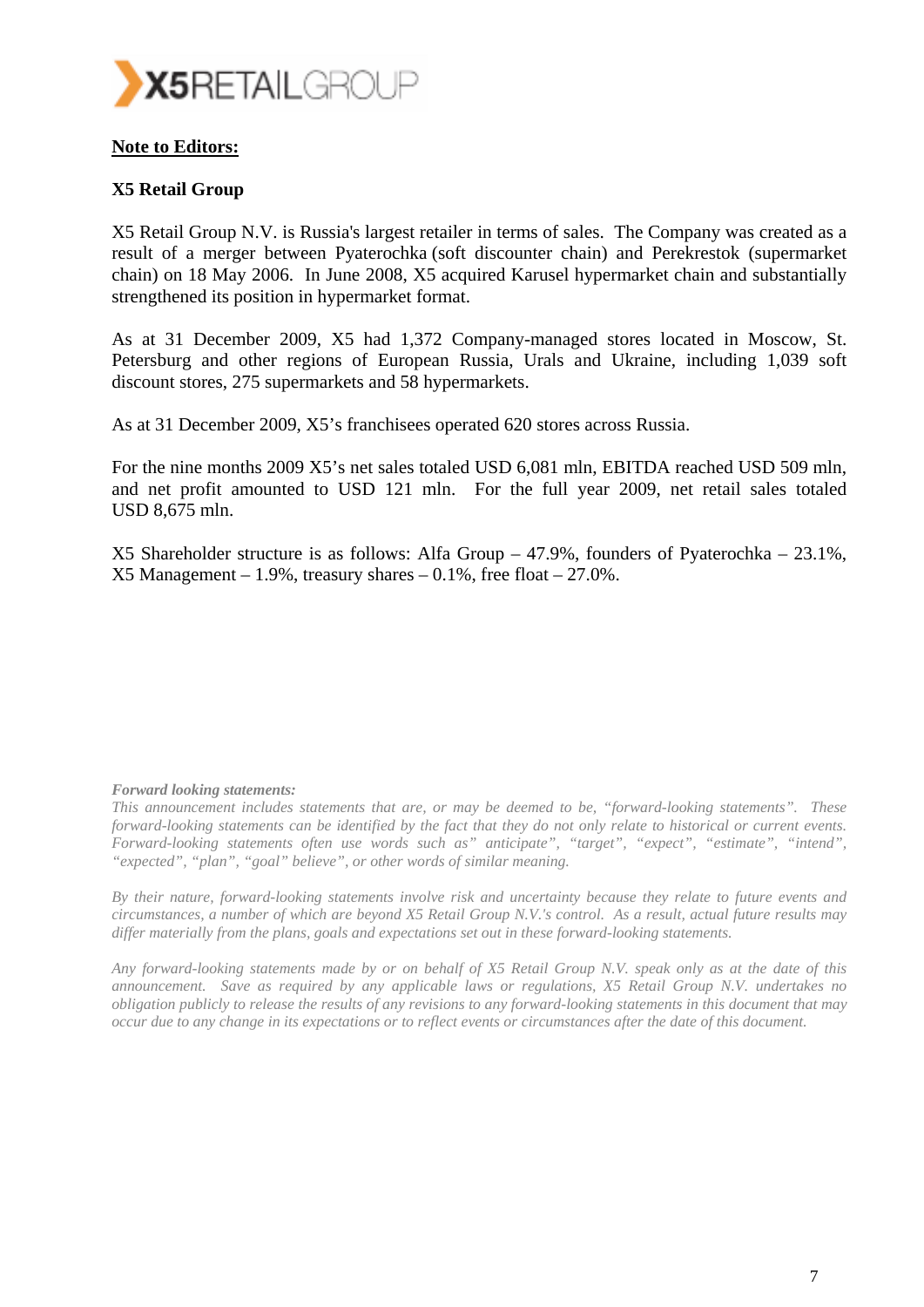

\_\_\_\_\_\_\_\_\_\_\_\_\_\_\_\_\_\_\_\_\_\_\_\_\_\_\_\_\_\_\_

### Appendix I: LFL Store Performance by Format and Region<sup>(1)</sup>

|                                        |                           | Q4 2009                   |                          |                        | FY 2009                   |                          |
|----------------------------------------|---------------------------|---------------------------|--------------------------|------------------------|---------------------------|--------------------------|
|                                        | <b>Total</b><br>$LFL, \%$ | Traffic,<br>$\frac{0}{0}$ | Basket,<br>$\frac{6}{6}$ | <b>Total</b><br>LFL, % | Traffic,<br>$\frac{0}{0}$ | Basket,<br>$\frac{6}{9}$ |
| <b>Moscow &amp; the Moscow region</b>  |                           |                           |                          |                        |                           |                          |
| Hypermarkets                           | 10                        | $\overline{4}$            | 6                        | 10                     | $\mathfrak{Z}$            | 7                        |
| Supermarkets                           | (5)                       | (9)                       | 4                        | 3                      | (3)                       | 6                        |
| <b>Soft Discounters</b>                | 21                        | 14                        | 7                        | 22                     | 13                        | 9                        |
| <b>X5 Retail Group Total</b>           | $\boldsymbol{q}$          | 6                         | $\overline{\mathbf{3}}$  | 13                     | $\overline{7}$            | 6                        |
| <b>St. Petersburg &amp; North-West</b> |                           |                           |                          |                        |                           |                          |
| Hypermarkets                           | $\overline{c}$            | (2)                       | $\overline{4}$           | 7                      | $\overline{c}$            | 5                        |
| Supermarkets                           |                           | (2)                       | 2                        | 5                      |                           | 4                        |
| <b>Soft Discounters</b>                | 9                         | 7                         | $\overline{c}$           | 8                      | 5                         | 3                        |
| <b>X5 Retail Group Total</b>           | 6                         | 5                         | 1                        | 8                      | $\overline{4}$            | $\overline{4}$           |
| <b>Regions</b>                         |                           |                           |                          |                        |                           |                          |
| Hypermarkets                           | $\overline{4}$            | (2)                       | 6                        | $\overline{c}$         | (4)                       | 6                        |
| Supermarkets                           | (16)                      | (12)                      | (4)                      | (13)                   | (9)                       | (4)                      |
| <b>Soft Discounters</b>                | 22                        | 15                        | 7                        | 23                     | 15                        | 8                        |
| <b>X5 Retail Group Total</b>           | 3                         | $\overline{4}$            | (I)                      | 3                      | $\overline{4}$            | (I)                      |
| <b>X5 Retail Group</b>                 |                           |                           |                          |                        |                           |                          |
| Hypermarkets                           | 5                         | (1)                       | 6                        | 7                      |                           | 7                        |
| Supermarkets                           | (7)                       | (9)                       | 2                        |                        | (4)                       | 4                        |
| <b>Soft Discounters</b>                | 16                        | 12                        | $\overline{4}$           | 17                     | 10                        | 7                        |
| <b>X5 Retail Group Total</b>           | 7                         | 5                         | $\overline{2}$           | 10                     | 5                         | 5                        |

 Please note that acquired Paterson stores are not included in X5's LFL calculations for Q4 and full year 2009 as until the acquisition in December 2009 X5 did not operate them. Information on the acquisition of Paterson and Paterson's stand-alone operational performance is provided in *Acquisition of Paterson* section of this press release and Appendix V to this press release.

<sup>(1)</sup> Based on RUR-denominated gross sales (including VAT, excluding FX). Net sales RUR growth rates may immaterially differ due to effective VAT rate.

Like-for-like comparisons of retail sales between two periods are comparisons of retail sales in local currency (including VAT) generated by the relevant stores. The stores that are included in like-for-like comparisons are those that have operated for at least twelve full months preceding the beginning of the last month of the reporting period. Their sales are included in like-for-like calculation starting from the first day of the month following the month of the store opening. The like-for-like comparison for each store takes into account retail sales generated by that store during the same months it was in operation in both the reporting period and the period of comparison. The retail sales of all the relevant stores in the relevant months are then aggregated and compared. Like-for-like sales are calculated on the basis of traffic and basket amounts of relevant stores in the period under review.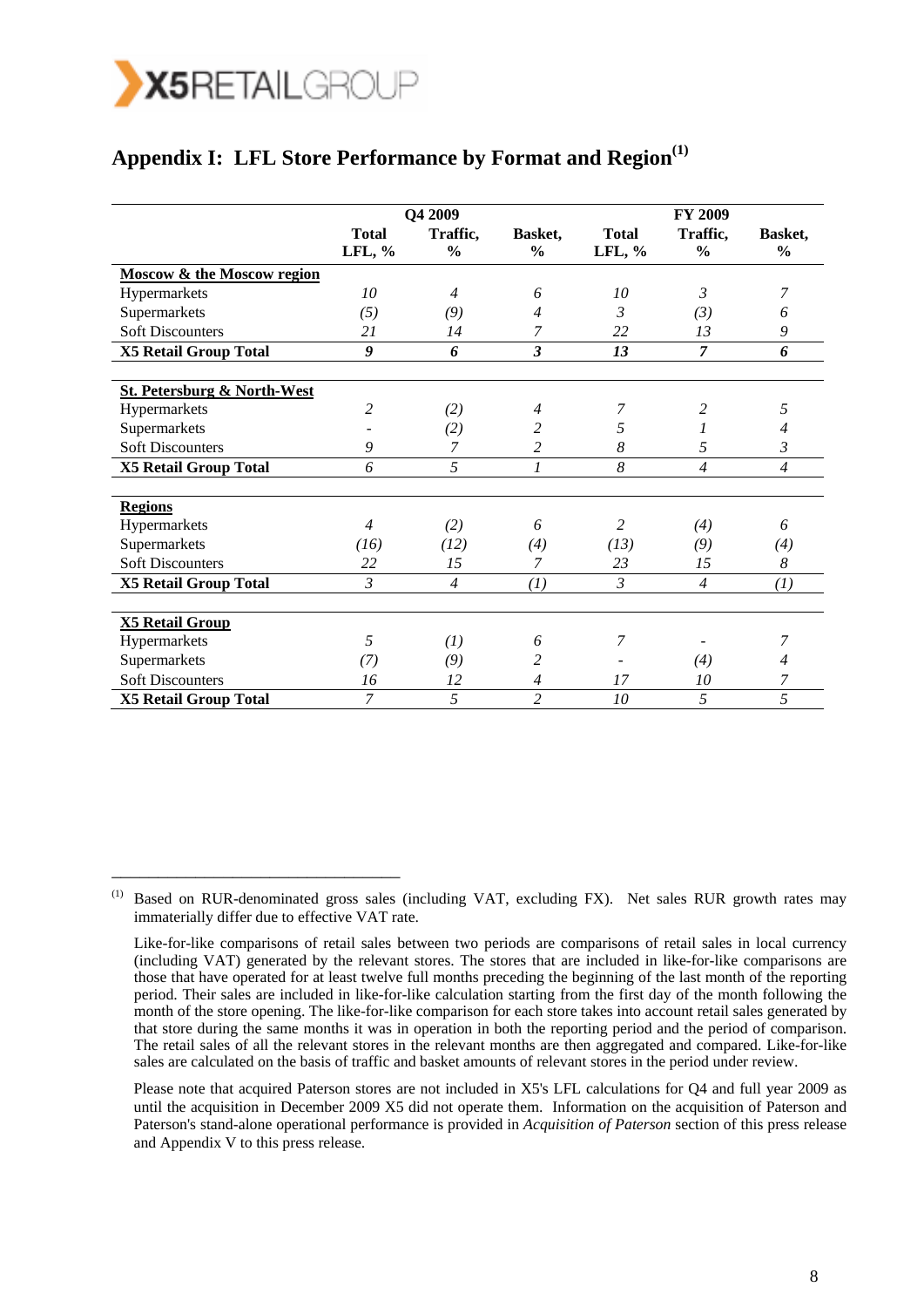

# **Appendix II: Net Retail Sales Performance by Region(1)**

|                               |          |          | % change        |                |                | % change    |
|-------------------------------|----------|----------|-----------------|----------------|----------------|-------------|
| USD mln                       | Q4 2009  | Q4 2008  | $v$ -0- $v$     | <b>FY 2009</b> | <b>FY 2008</b> | $y - 0 - y$ |
| Moscow $&$ the region         | 1,339.4  | 1,210.3  | $11\%$          | 4,459.5        | 4,476.3        | 0%          |
| St. Petersburg & North-West   | 712.4    | 688.9    | 3%              | 2,433.0        | 2,712.6        | $(10\%)$    |
| Other regions                 | 566.5    | 466.0    | 22%             | 1,778.8        | 1,654.9        | 7%          |
| Online $^{(2)}$               | 3.1      | -        | n/a             | 3.1            |                | n/a         |
| <b>Total Net Retail Sales</b> | 2,621.4  | 2,365.1  | 11%             | 8,674.5        | 8,843.8        | (2%)        |
|                               |          |          |                 |                |                |             |
|                               |          |          | % change        |                |                | % change    |
| <b>RUR</b> mln                |          |          | $v$ - $o$ - $v$ |                |                | $y - 0 - y$ |
| Moscow $&$ the region         | 40,124.0 | 32,727.3 | 23%             | 141,470.2      | 111,258.8      | 27%         |
| St. Petersburg & North-West   | 21,294.0 | 18,760.8 | 14%             | 77,183.4       | 67,422.2       | 14%         |
| Other regions                 | 17,050.4 | 12,544.7 | 36%             | 56,430.0       | 41,134.1       | 37%         |
| Online $^{(2)}$               | 98.8     | -        | n/a             | 98.8           |                | n/a         |
| <b>Total Net Retail Sales</b> | 78,567.3 | 64,032.8 | 23%             | 275,182.5      | 219,815.0      | 25%         |

\_\_\_\_\_\_\_\_\_\_\_\_\_\_\_\_\_\_\_\_\_\_\_\_\_\_\_\_\_\_\_

<sup>&</sup>lt;sup>(1)</sup> Including Karusel's business on pro-forma basis, i.e. from 1 January 2008. Acquired Paterson stores' results are included only for December 2009.

<sup>(2)</sup> Included from October 2009.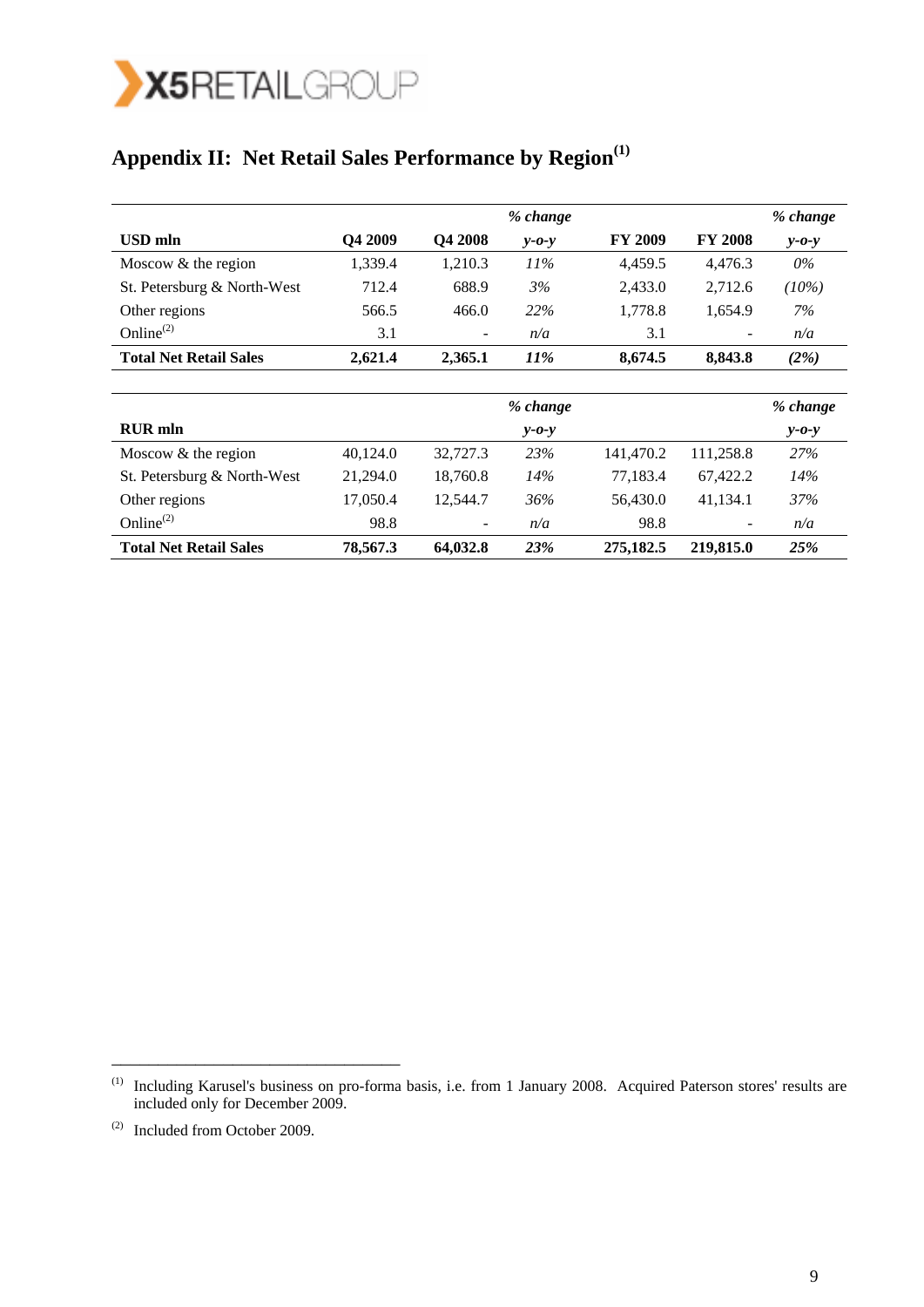

# **Appendix III: Average Ticket and Number of Customers(1)**

|                              | Q4 2009 | Q4 2008 | % change,   | <b>FY 2009</b> | <b>FY 2008</b> | % change,   |
|------------------------------|---------|---------|-------------|----------------|----------------|-------------|
|                              |         |         | $y - 0 - y$ |                |                | $v$ -0- $v$ |
| <b>Average Ticket, RUR</b>   |         |         |             |                |                |             |
| Hypermarkets                 | 660.9   | 642.4   | 3%          | 616.2          | 594.5          | 4%          |
| Supermarkets                 | 377.3   | 374.7   | $1\%$       | 361.1          | 349.5          | 3%          |
| <b>Soft Discounters</b>      | 264.9   | 258.9   | 2%          | 253.9          | 244.4          | 4%          |
| Online $^{(2)}$              | 3,427.4 |         |             | 3,427.4        |                |             |
| <b>X5 Retail Group Total</b> | 329.6   | 326.5   | $1\%$       | 315.2          | 307.2          | 3%          |
|                              |         |         |             |                |                |             |
| <b>Average Ticket, USD</b>   |         |         |             |                |                |             |
| <b>Hypermarkets</b>          | 22.0    | 23.7    | (7%)        | 19.4           | 23.9           | (19%)       |
| Supermarkets                 | 12.6    | 13.8    | (8%)        | 11.4           | 14.1           | (19%)       |
| <b>Soft Discounters</b>      | 8.8     | 9.6     | (8%)        | 8.0            | 9.8            | (19%)       |
| Online <sup>(2)</sup>        | 108.0   |         |             | 108.0          |                |             |
| <b>X5 Retail Group Total</b> | 11.0    | 12.1    | (9%)        | 9.9            | 12.4           | $(20\%)$    |
|                              |         |         |             |                |                |             |
| # of Customers, mln.         |         |         |             |                |                |             |
| <b>Hypermarkets</b>          | 27.2    | 21.7    | 25%         | 99.4           | 80.4           | 24%         |
| Supermarkets                 | 60.0    | 58.7    | $2\%$       | 231.6          | 219.8          | 5%          |
| <b>Soft Discounters</b>      | 185.0   | 143.4   | 29%         | 664.4          | 516.1          | 29%         |
| Online $^{(2)}$              | 0.03    |         |             | 0.03           |                |             |
| <b>X5 Retail Group Total</b> | 272.2   | 223.8   | 22%         | 995.5          | 816.3          | 22%         |

\_\_\_\_\_\_\_\_\_\_\_\_\_\_\_\_\_\_\_\_\_\_\_\_\_\_\_\_\_\_\_

<sup>&</sup>lt;sup>(1)</sup> Based on all stores' gross sales, which include Karusel's business on pro-forma basis, i.e. from 1 January 2008. Acquired Paterson stores' results are included only for December 2009.

<sup>(2)</sup> Included from October 2009.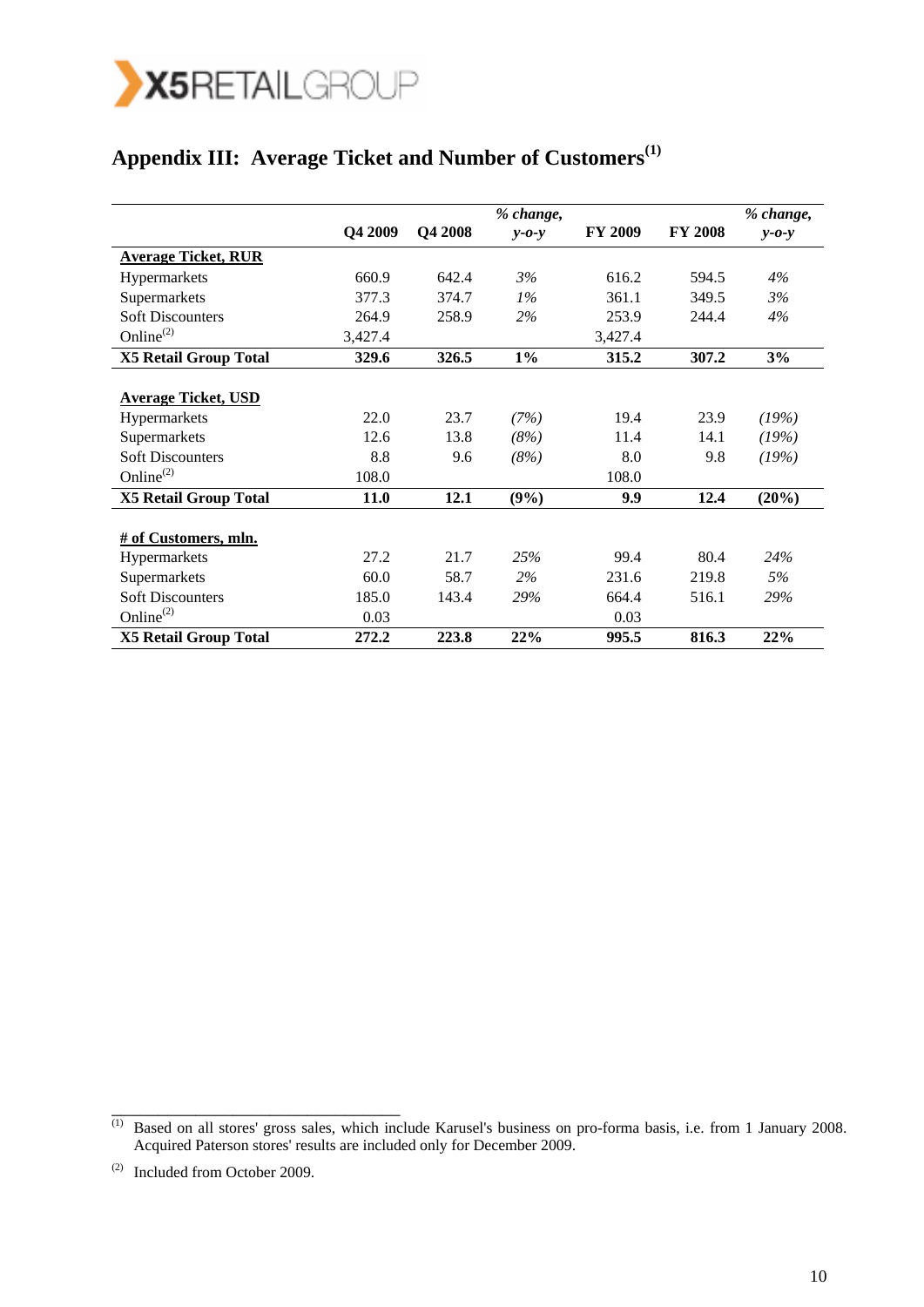

# **Appendix IV: Net Store Addition by Format and Region**

|                              |       | As of               | <b>Rebranding</b> | <b>Closings</b>          | Paterson                           |     | <b>Net Added</b> | % change       |
|------------------------------|-------|---------------------|-------------------|--------------------------|------------------------------------|-----|------------------|----------------|
|                              |       | 31-Dec-08 31-Dec-09 | FY 2009           | <b>FY 2009</b>           | <b>Acquisition Q4 2009 FY 2009</b> |     |                  | $vs$ 31-Dec-08 |
| Moscow & the                 |       |                     |                   |                          |                                    |     |                  |                |
| <b>Moscow region</b>         |       |                     |                   |                          |                                    |     |                  |                |
| Hypermarkets                 | 10    | 13                  |                   | $\sim$                   | $\overline{\phantom{a}}$           |     | 3                | 30%            |
| Supermarkets                 | 114   | 152                 |                   | $\equiv$                 | 27                                 | 32  | 38               | 33%            |
| <b>Soft Discounters</b>      | 368   | 433                 |                   | (3)                      | 13                                 | 35  | 65               | 18%            |
| <b>Total</b>                 | 492   | 598                 | $\blacksquare$    | (3)                      | 40                                 | 67  | 106              | 22%            |
|                              |       |                     |                   |                          |                                    |     |                  |                |
| St. Petersburg &             |       |                     |                   |                          |                                    |     |                  |                |
| North-West                   |       |                     |                   |                          |                                    |     |                  |                |
| Hypermarkets                 | 15    | 17                  |                   |                          | $\overline{\phantom{a}}$           | 1   | $\overline{c}$   | 13%            |
| Supermarkets                 | 20    | 33                  |                   | $\overline{\phantom{a}}$ | 11                                 | 12  | 13               | 65%            |
| <b>Soft Discounters</b>      | 276   | 306                 |                   | (3)                      | $\overline{2}$                     | 18  | 30               | 11%            |
| <b>Total</b>                 | 311   | 356                 | $\blacksquare$    | (3)                      | 13                                 | 31  | 45               | 14%            |
|                              |       |                     |                   |                          |                                    |     |                  |                |
| <b>Regions</b>               |       |                     |                   |                          |                                    |     |                  |                |
| Hypermarkets                 | 21    | 28                  |                   |                          | $\overline{\phantom{a}}$           | 2   | 7                | 33%            |
| Supermarkets                 | 73    | 90                  | (5)               | (3)                      | 19                                 | 21  | 17               | 23%            |
| <b>Soft Discounters</b>      | 204   | 300                 | 5                 | (10)                     | 10                                 | 34  | 96               | 47%            |
| <b>Total</b>                 | 298   | 418                 | $\blacksquare$    | (13)                     | 29                                 | 57  | 120              | 40%            |
|                              |       |                     |                   |                          |                                    |     |                  |                |
| <b>X5 Retail Group</b>       |       |                     |                   |                          |                                    |     |                  |                |
| Hypermarkets                 | 46    | 58                  |                   |                          |                                    | 3   | 12               | 26%            |
| Supermarkets                 | 207   | 275                 | (5)               | (3)                      | 57                                 | 65  | 68               | 33%            |
| <b>Soft Discounters</b>      | 848   | 1,039               | 5                 | (16)                     | 25                                 | 87  | 191              | 23%            |
| <b>X5 Retail Group Total</b> | 1,101 | 1,372               | $\frac{1}{2}$     | (19)                     | 82                                 | 155 | 271              | 25%            |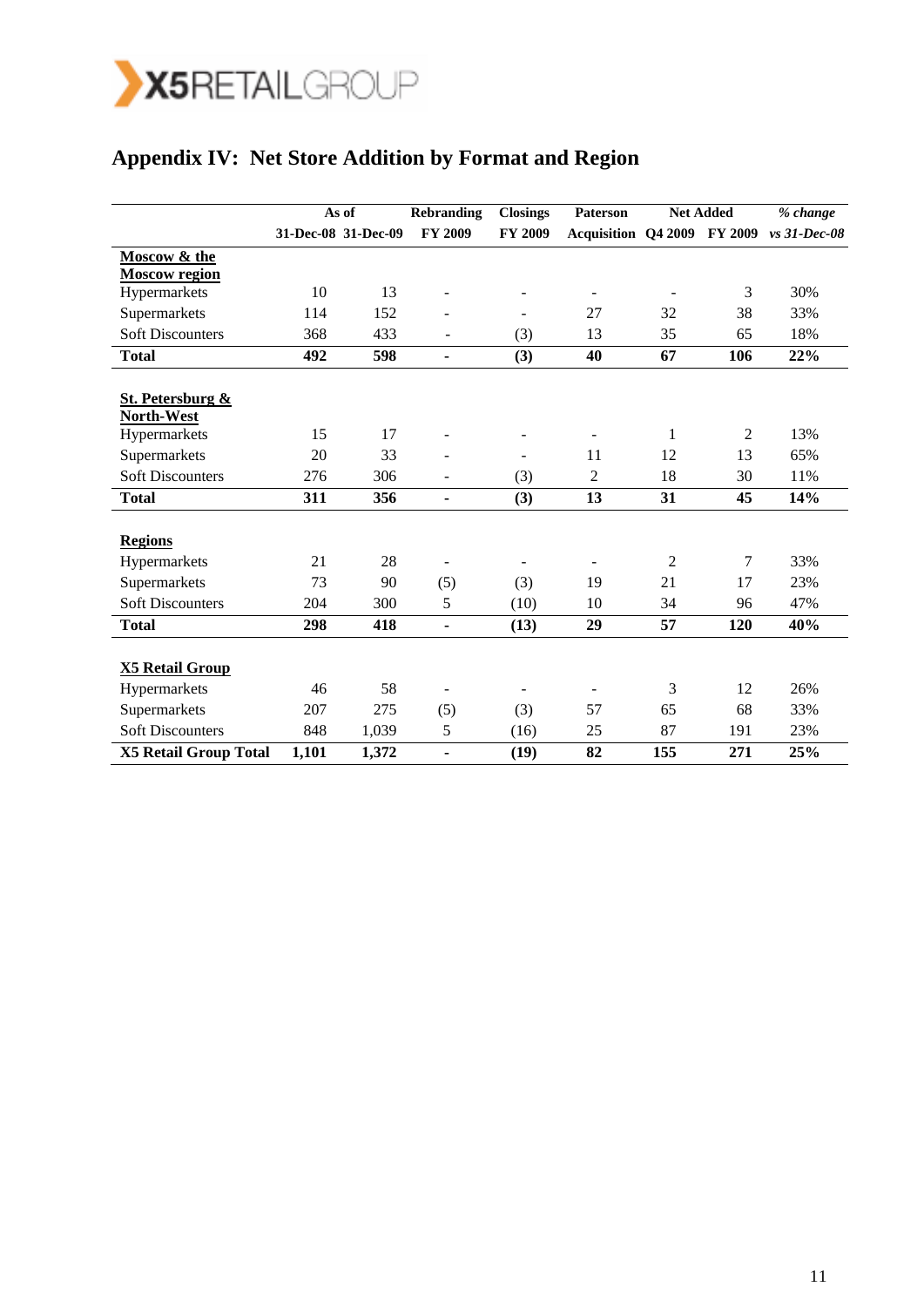

# **Appendix V: Paterson Operational Performance**

| Quarterly Net Retail Sales Performance |         |                     |         |         |                |
|----------------------------------------|---------|---------------------|---------|---------|----------------|
| <b>USD</b> mln                         | Q1 2009 | Q <sub>2</sub> 2009 | Q3 2009 | Q4 2009 | <b>FY 2009</b> |
| Supermarkets $^{(1)}$                  | 67.3    | 59.3                | 63.2    | 72.0    | 261.7          |
| Soft Discounters $^{(1)}$              | 15.6    | 15.0                | 17.0    | 19.0    | 66.6           |
| <b>Total Paterson Net Retail Sales</b> | 82.9    | 74.3                | 80.2    | 91.0    | 328.3          |
|                                        |         |                     |         |         |                |
|                                        |         |                     |         |         |                |
| <b>RUR</b> mln                         | Q1 2009 | Q <sub>2</sub> 2009 | Q3 2009 | Q4 2009 | <b>FY 2009</b> |
| Supermarkets $^{(1)}$                  | 2,108.8 | 2,076.2             | 1,978.0 | 2,139.1 | 8,302.2        |
| Soft Discounters $^{(1)}$              | 488.9   | 523.3               | 533.5   | 567.2   | 2,112.9        |
| <b>Total Paterson Net Retail Sales</b> | 2.597.8 | 2,599.5             | 2.511.5 | 2.706.3 | 10,415.1       |

### *Quarterly Net Retail Sales Performance*

#### *LFL Sales Performance*

|                           | Q4 2009                   | <b>FY 2009</b>            |                          |                           |                           |                          |
|---------------------------|---------------------------|---------------------------|--------------------------|---------------------------|---------------------------|--------------------------|
|                           | <b>Total</b><br>LFL, $\%$ | Traffic,<br>$\frac{0}{0}$ | Basket,<br>$\frac{6}{9}$ | <b>Total</b><br>LFL, $\%$ | Traffic,<br>$\frac{6}{9}$ | Basket,<br>$\frac{0}{0}$ |
| Supermarks <sup>(1)</sup> | (19)                      | (11)                      | (8)                      | (20)                      | (13)                      |                          |
| $Discussioneters^{(1)}$   | (14)                      | TO)                       | (4)                      | 76)                       | (13)                      | $\mathfrak{B}$           |
| <b>Total Paterson</b>     | $\langle 18 \rangle$      | ΊI                        |                          | 19)                       | 73)                       | 16.                      |

### *Average Ticket and Number of Customers(2)*

|                              |                     |                | % change,   |                |                | % change,   |
|------------------------------|---------------------|----------------|-------------|----------------|----------------|-------------|
|                              | O <sub>4</sub> 2009 | <b>O4 2008</b> | $v$ -0- $v$ | <b>FY 2009</b> | <b>FY 2008</b> | $y - 0 - y$ |
| <b>Average Ticket, RUR</b>   |                     |                |             |                |                |             |
| Supermarkets $^{(1)}$        | 231.7               | 253.9          | (9%)        | 226.7          | 246.7          | (8%)        |
| $Discussioneters^{(1)}$      | 205.5               | 210.9          | (3%)        | 198.0          | 203.4          | (3%)        |
| <b>Total Paterson</b>        | 225.7               | 245.0          | (8%)        | 220.3          | 238.2          | (8%)        |
|                              |                     |                |             |                |                |             |
| # of Customers, mln.         |                     |                |             |                |                |             |
| Supermarkets $^{(1)}$        | 10.5                | 12.0           | (12%)       | 41.8           | 51.1           | (18%)       |
| $Discounters$ <sup>(1)</sup> | 3.2                 | 3.2            | (1%)        | 12.2           | 12.5           | (3%)        |
| <b>Total Paterson</b>        | 13.7                | 15.2           | $(10\%)$    | 54.0           | 63.6           | (15%)       |

\_\_\_\_\_\_\_\_\_\_\_\_\_\_\_\_\_\_\_\_\_\_\_\_\_\_\_\_\_\_\_

 $<sup>(1)</sup>$  Based on current X5's assumption to integrate 57 Paterson stores as supermarkets under the Pererkrestok brand,</sup> and 25 smaller stores as soft discounters under the Pyaterochka brand. Paterson stores closed before the acquisition were classified as supermarkets.

 <sup>(2)</sup> Based on all Paterson stores' gross sales.